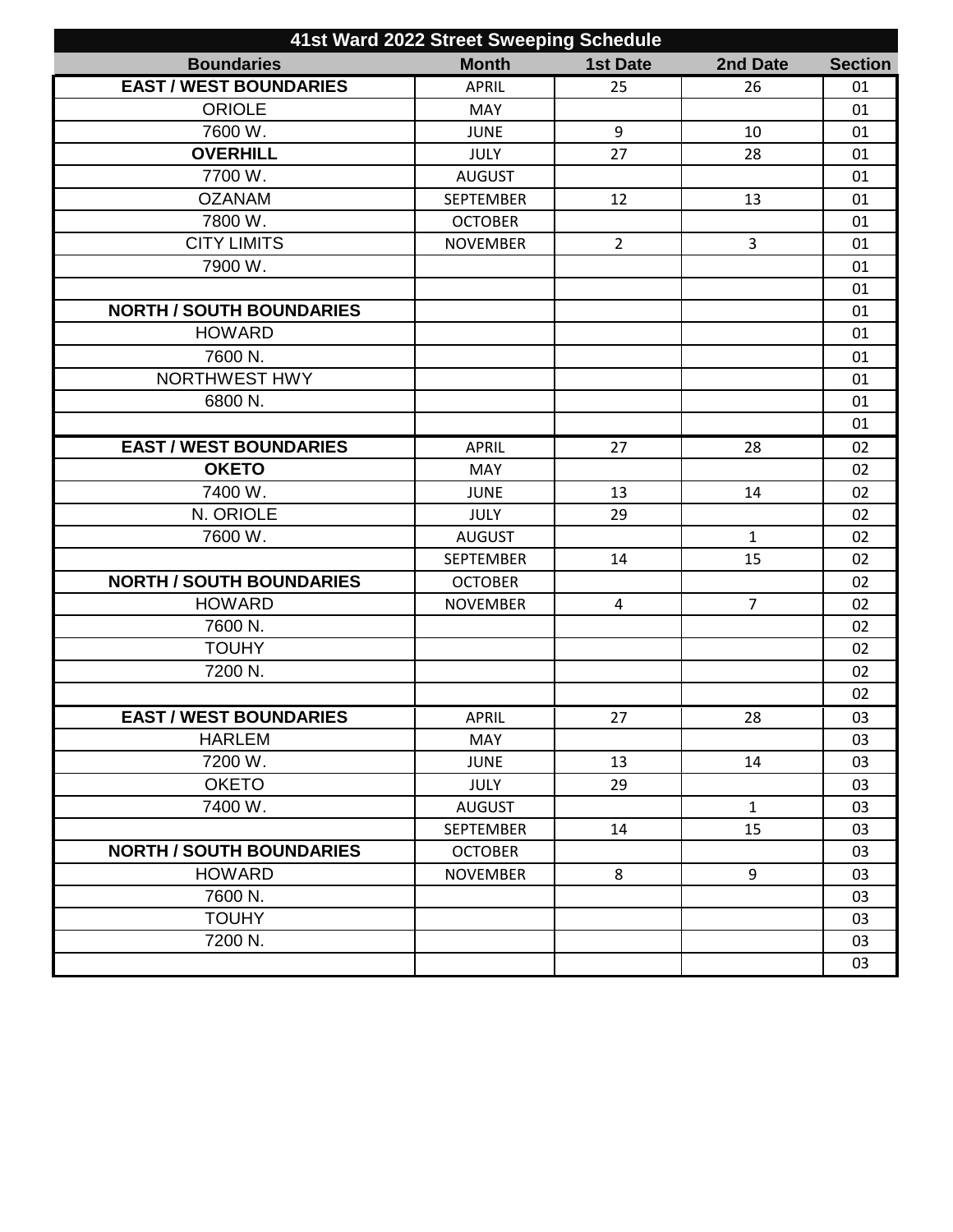| 41st Ward 2022 Street Sweeping Schedule |                  |                 |                |                |
|-----------------------------------------|------------------|-----------------|----------------|----------------|
| <b>Boundaries</b>                       | <b>Month</b>     | <b>1st Date</b> | 2nd Date       | <b>Section</b> |
| <b>EAST / WEST BOUNDARIES</b>           | <b>APRIL</b>     | 29              |                | 04             |
| <b>HARLEM</b>                           | <b>MAY</b>       |                 | $\overline{2}$ | 04             |
| 7200 W.                                 | <b>JUNE</b>      | 15              | 16             | 04             |
| <b>OSCEOLA</b>                          | <b>JULY</b>      |                 |                | 04             |
| 7432 W.                                 | <b>AUGUST</b>    | $\overline{2}$  | 3              | 04             |
|                                         | <b>SEPTEMBER</b> | 16              | 19             | 04             |
| <b>NORTH / SOUTH BOUNDARIES</b>         | <b>OCTOBER</b>   |                 |                | 04             |
| <b>TOUHY</b>                            | <b>NOVEMBER</b>  | 10              | 11             | 04             |
| 7200 N.                                 |                  |                 |                | 04             |
| <b>PRATT</b>                            |                  |                 |                | 04             |
| 6800 N.                                 |                  |                 |                | 04             |
|                                         |                  |                 |                | 04             |
| <b>EAST / WEST BOUNDARIES</b>           | <b>APRIL</b>     | 29              |                | 05             |
| <b>OSCEOLA</b>                          | <b>MAY</b>       |                 | $\overline{2}$ | 05             |
| 7432 W.                                 | <b>JUNE</b>      | 15              | 16             | 05             |
| <b>OVERHILL</b>                         | <b>JULY</b>      |                 |                | 05             |
| 7700 W.                                 | <b>AUGUST</b>    | $\overline{2}$  | 3              | 05             |
|                                         | <b>SEPTEMBER</b> | 16              | 19             | 05             |
| <b>NORTH / SOUTH BOUNDARIES</b>         | <b>OCTOBER</b>   |                 |                | 05             |
| <b>TOUHY</b>                            | <b>NOVEMBER</b>  | 14              | 15             | 05             |
| 7200 N.                                 |                  |                 |                | 05             |
| PRATT <sub>N.</sub>                     |                  |                 |                | 05             |
| 6800 N.                                 |                  |                 |                | 05             |
| <b>NORTHWEST HWY</b>                    |                  |                 |                | 05             |
| 6730-6800 N.                            |                  |                 |                | 05             |
|                                         |                  |                 |                | 05             |
| <b>EAST / WEST BOUNDARIES</b>           | <b>APRIL</b>     |                 |                | 06             |
| <b>HARLEM</b>                           | MAY              | 3               | $\overline{4}$ | 06             |
| 7200 W.                                 | <b>JUNE</b>      | 17              | 21             | 06             |
| <b>OSHKOSH</b>                          | <b>JULY</b>      |                 |                | 06             |
| 7800 W.                                 | <b>AUGUST</b>    | $\overline{4}$  | 5              | 06             |
|                                         | <b>SEPTEMBER</b> | 20              | 21             | 06             |
| <b>NORTH / SOUTH BOUNDARIES</b>         | <b>OCTOBER</b>   |                 |                | 06             |
| <b>PRATT 6800 N.</b>                    |                  | 16              | 17             | 06             |
| <b>NORTHWEST HWY</b>                    | <b>NOVEMBER</b>  |                 |                | 06             |
| 6400-6700 N.                            |                  |                 |                | 06             |
|                                         |                  |                 |                | 06             |
|                                         |                  |                 |                | 06             |
|                                         |                  |                 |                |                |
| <b>EAST / WEST BOUNDARIES</b>           | <b>APRIL</b>     |                 |                | 07             |
| <b>HARLEM</b>                           | <b>MAY</b>       | $\overline{3}$  | 4              | 07             |
| 7200 W.                                 | <b>JUNE</b>      | 17              | 21             | 07             |
| <b>CANFIELD</b>                         | <b>JULY</b>      |                 |                | 07             |
| 7900 W.                                 | <b>AUGUST</b>    | $\overline{4}$  | 5              | 07             |
|                                         | <b>SEPTEMBER</b> | 20              | 21             | 07             |
| <b>NORTH / SOUTH BOUNDARIES</b>         | <b>OCTOBER</b>   |                 |                | 07             |
| <b>NORTHWEST</b>                        | <b>NOVEMBER</b>  |                 |                | 07             |
| 6500-6800 N.                            |                  |                 |                | 07             |
| <b>DEVON</b>                            |                  |                 |                | 07             |
| 6400 N.                                 |                  |                 |                | 07             |
|                                         |                  |                 |                | 07             |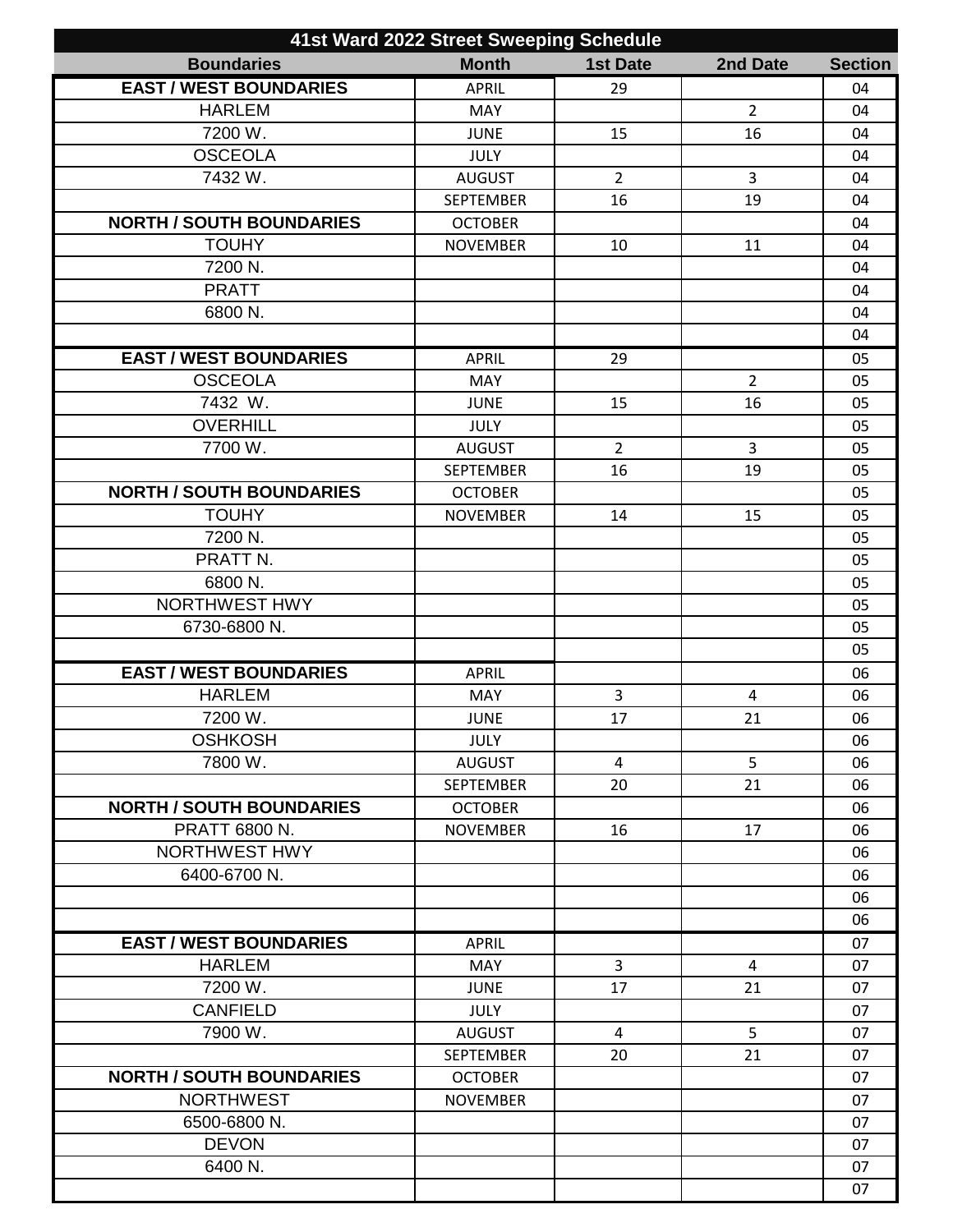| 41st Ward 2022 Street Sweeping Schedule |                  |                 |          |                |
|-----------------------------------------|------------------|-----------------|----------|----------------|
| <b>Boundaries</b>                       | <b>Month</b>     | <b>1st Date</b> | 2nd Date | <b>Section</b> |
| <b>EAST / WEST BOUNDARIES</b>           | <b>APRIL</b>     |                 |          | 08             |
| <b>ORIOLE</b>                           | <b>MAY</b>       | 5               | 6        | 08             |
| 7600 W.                                 | <b>JUNE</b>      | 22              | 23       | 08             |
| <b>CANFIELD</b>                         | <b>JULY</b>      |                 |          | 08             |
| 7900 W.                                 | <b>AUGUST</b>    | 8               | 9        | 08             |
|                                         | <b>SEPTEMBER</b> | 22              | 23       | 08             |
| <b>NORTH / SOUTH BOUNDARIES</b>         | <b>OCTOBER</b>   |                 |          | 08             |
| <b>DEVON</b>                            | <b>NOVEMBER</b>  |                 |          | 08             |
| 6400 N.                                 |                  |                 |          | 08             |
| <b>PETERSON</b>                         |                  |                 |          | 08             |
| 6000 N.                                 |                  |                 |          | 08             |
|                                         |                  |                 |          | 08             |
| <b>EAST / WEST BOUNDARIES</b>           | <b>APRIL</b>     |                 |          | 09             |
| <b>HARLEM</b>                           | <b>MAY</b>       | 5               | 6        | 09             |
| 7200 W.                                 | <b>JUNE</b>      | 22              | 23       | 09             |
| <b>ORIOLE</b>                           | <b>JULY</b>      |                 |          | 09             |
| 7600 W.                                 | <b>AUGUST</b>    | 8               | 9        | 09             |
|                                         | <b>SEPTEMBER</b> | 22              | 23       | 09             |
| <b>NORTH / SOUTH BOUNDARIES</b>         | <b>OCTOBER</b>   |                 |          | 09             |
| <b>DEVON</b>                            | <b>NOVEMBER</b>  |                 |          | 09             |
| 6400 N.                                 |                  |                 |          | 09             |
| <b>EVERELL</b>                          |                  |                 |          | 09             |
| 6128 N.                                 |                  |                 |          | 09             |
|                                         |                  |                 |          | 09             |
| <b>EAST / WEST BOUNDARIES</b>           | <b>APRIL</b>     |                 |          | 10             |
| <b>ORIOLE</b>                           | <b>MAY</b>       | 9               | 10       | 10             |
| 7600 W.                                 | <b>JUNE</b>      | 24              | 27       | 10             |
| <b>CANFIELD</b>                         | <b>JULY</b>      |                 |          | 10             |
| 7900 W.                                 | <b>AUGUST</b>    | 10              | 11       | 10             |
| <b>REDWOOD</b>                          | <b>SEPTEMBER</b> | 26              | 27       | 10             |
| 8024 W.                                 | <b>OCTOBER</b>   |                 |          | 10             |
| <b>NORTH / SOUTH BOUNDARIES</b>         |                  |                 |          | 10             |
| <b>PETERSON</b>                         | <b>NOVEMBER</b>  |                 |          | 10             |
| 6000 N.                                 |                  |                 |          | 10             |
| <b>BRYN MAUR</b>                        |                  |                 |          | 10             |
| 5600 N.                                 |                  |                 |          | 10             |
|                                         |                  |                 |          | 10             |
| <b>EAST / WEST BOUNDARIES</b>           |                  |                 |          |                |
| <b>HARLEM</b>                           | <b>APRIL</b>     |                 |          | 11             |
|                                         | <b>MAY</b>       | 9               | 10       | 11             |
| 7200 W.                                 | <b>JUNE</b>      | 24              | 27       | 11             |
| <b>ORIOLE</b>                           | <b>JULY</b>      |                 |          | 11             |
| 7600 W.                                 | <b>AUGUST</b>    | 10              | 11       | 11             |
|                                         | <b>SEPTEMBER</b> | 26              | 27       | 11             |
| <b>NORTH / SOUTH BOUNDARIES</b>         | <b>OCTOBER</b>   |                 |          | 11             |
| <b>EVERELL</b>                          | <b>NOVEMBER</b>  |                 |          | 11             |
| 6128 N.                                 |                  |                 |          | 11             |
| <b>BRYN MAUR</b>                        |                  |                 |          | 11             |
| 5600 N.                                 |                  |                 |          | 11             |
|                                         |                  |                 |          | 11             |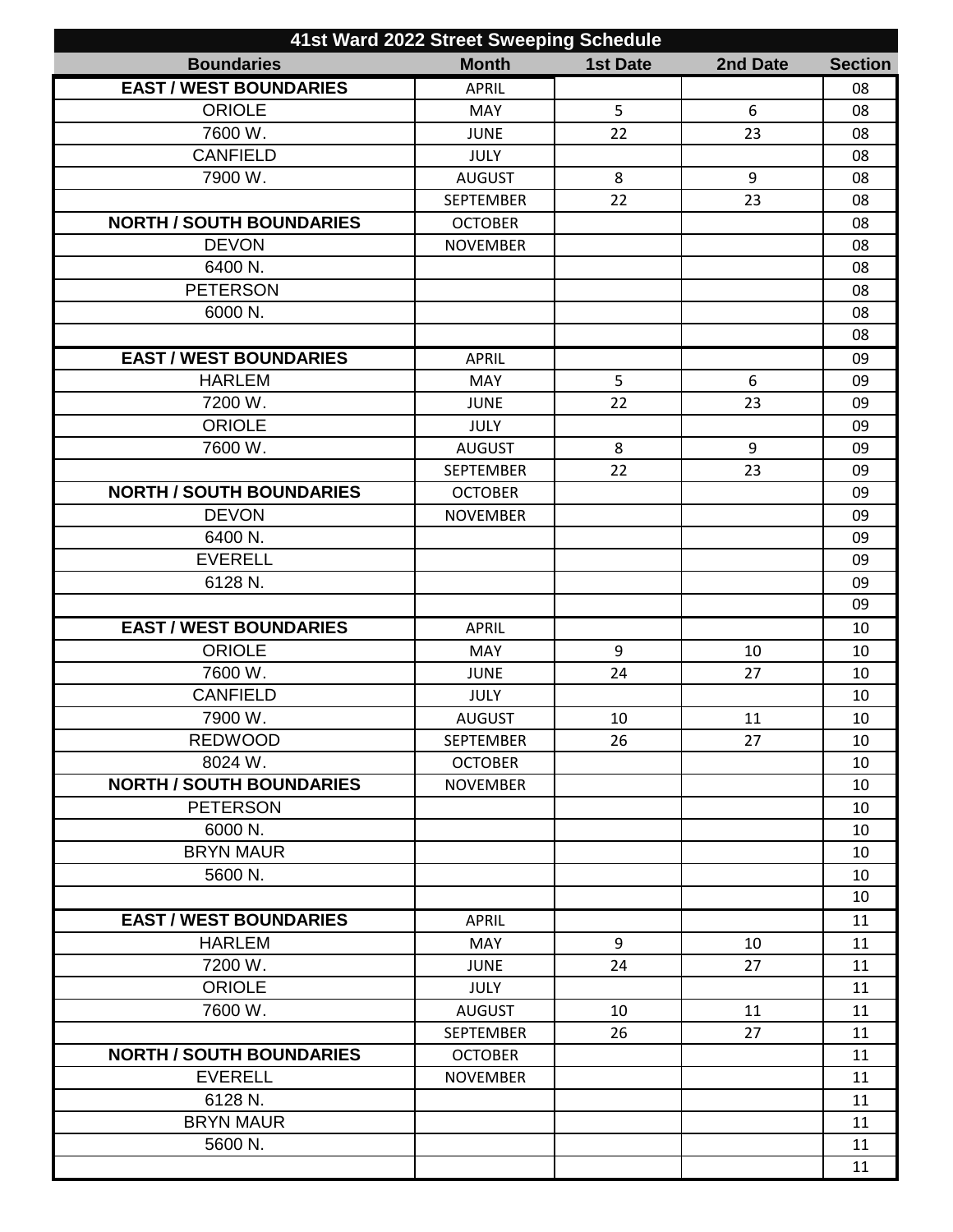| 41st Ward 2022 Street Sweeping Schedule |                  |                 |                |                |
|-----------------------------------------|------------------|-----------------|----------------|----------------|
| <b>Boundaries</b>                       | <b>Month</b>     | <b>1st Date</b> | 2nd Date       | <b>Section</b> |
| <b>EAST / WEST BOUNDARIES</b>           | <b>APRIL</b>     |                 |                | 12             |
| <b>CUMBERLAND</b>                       | <b>MAY</b>       | 11              | 12             | 12             |
| 8400 W.                                 | <b>JUNE</b>      | 28              | 29             | 12             |
| <b>EAST RIVER</b>                       | <b>JULY</b>      |                 |                | 12             |
| 8800 W.                                 | <b>AUGUST</b>    | 12              | 15             | 12             |
|                                         | <b>SEPTEMBER</b> | 28              | 29             | 12             |
| <b>NORTH / SOUTH BOUNDARIES</b>         | <b>OCTOBER</b>   |                 |                | 12             |
| <b>BRYN MAUR</b>                        | <b>NOVEMBER</b>  |                 |                | 12             |
| 5600 N.                                 |                  |                 |                | 12             |
| <b>CATHERINE</b>                        |                  |                 |                | 12             |
| 5400 N.                                 |                  |                 |                | 12             |
|                                         |                  |                 |                | 12             |
| <b>EAST / WEST BOUNDARIES</b>           | <b>APRIL</b>     |                 |                | 13             |
| <b>CUMBERLAND</b>                       | MAY              | 11              | 12             | 13             |
| 8400 W.                                 | <b>JUNE</b>      | 28              | 29             | 13             |
| <b>EAST RIVER</b>                       | <b>JULY</b>      |                 |                | 13             |
| 8800 W.                                 | <b>AUGUST</b>    | 12              | 15             | 13             |
|                                         | <b>SEPTEMBER</b> | 28              | 29             | 13             |
| <b>NORTH / SOUTH BOUNDARIES</b>         | <b>OCTOBER</b>   |                 |                | 13             |
| <b>CATHERINE</b>                        | <b>NOVEMBER</b>  |                 |                | 13             |
| 5400 N.                                 |                  |                 |                | 13             |
| <b>ARGYLE</b>                           |                  |                 |                | 13             |
| 5000 N.                                 |                  |                 |                | 13             |
|                                         |                  |                 |                | 13             |
| <b>EAST / WEST BOUNDARIES</b>           | <b>APRIL</b>     |                 |                | 14             |
| <b>CANFIELD</b>                         | <b>MAY</b>       | 13              | 16             | 14             |
| 7900 W.                                 | <b>JUNE</b>      | 30              |                | 14             |
| <b>CUMBERLAND</b>                       | <b>JULY</b>      |                 | $\mathbf{1}$   | 14             |
| 8400 W.                                 | <b>AUGUST</b>    | 16              | 17             | 14             |
|                                         | <b>SEPTEMBER</b> | 30              |                | 14             |
| <b>NORTH / SOUTH BOUNDARIES</b>         | <b>OCTOBER</b>   |                 | $\overline{3}$ | 14             |
| <b>SEMINOLE</b>                         | <b>NOVEMBER</b>  |                 |                | 14             |
| 5700 N.                                 |                  |                 |                | 14             |
| <b>GREGORY</b>                          |                  |                 |                | 14             |
| 5530 N.                                 |                  |                 |                | 14             |
| <b>MEMORY LANE</b>                      |                  |                 |                | 14             |
| 5146 N.                                 |                  |                 |                | 14             |
|                                         |                  |                 |                | 14             |
| <b>EAST / WEST BOUNDARIES</b>           | <b>APRIL</b>     |                 |                | 15             |
| <b>ORIOLE</b>                           | <b>MAY</b>       | 13              | 16             | 15             |
| 7600 W.                                 | <b>JUNE</b>      | 30              |                | 15             |
| <b>CANFIELD</b>                         | <b>JULY</b>      |                 | $\mathbf{1}$   | 15             |
| 7900 W.                                 | <b>AUGUST</b>    | 16              | 17             | 15             |
|                                         | <b>SEPTEMBER</b> | 30              |                | 15             |
| <b>NORTH / SOUTH BOUNDARIES</b>         | <b>OCTOBER</b>   |                 | $\overline{3}$ | 15             |
| <b>BRYN MAUR</b>                        | <b>NOVEMBER</b>  |                 |                | 15             |
| 5600 N.                                 |                  |                 |                | 15             |
| <b>FOSTER</b>                           |                  |                 |                | 15             |
| 5200 N.                                 |                  |                 |                | 15             |
|                                         |                  |                 |                | 15             |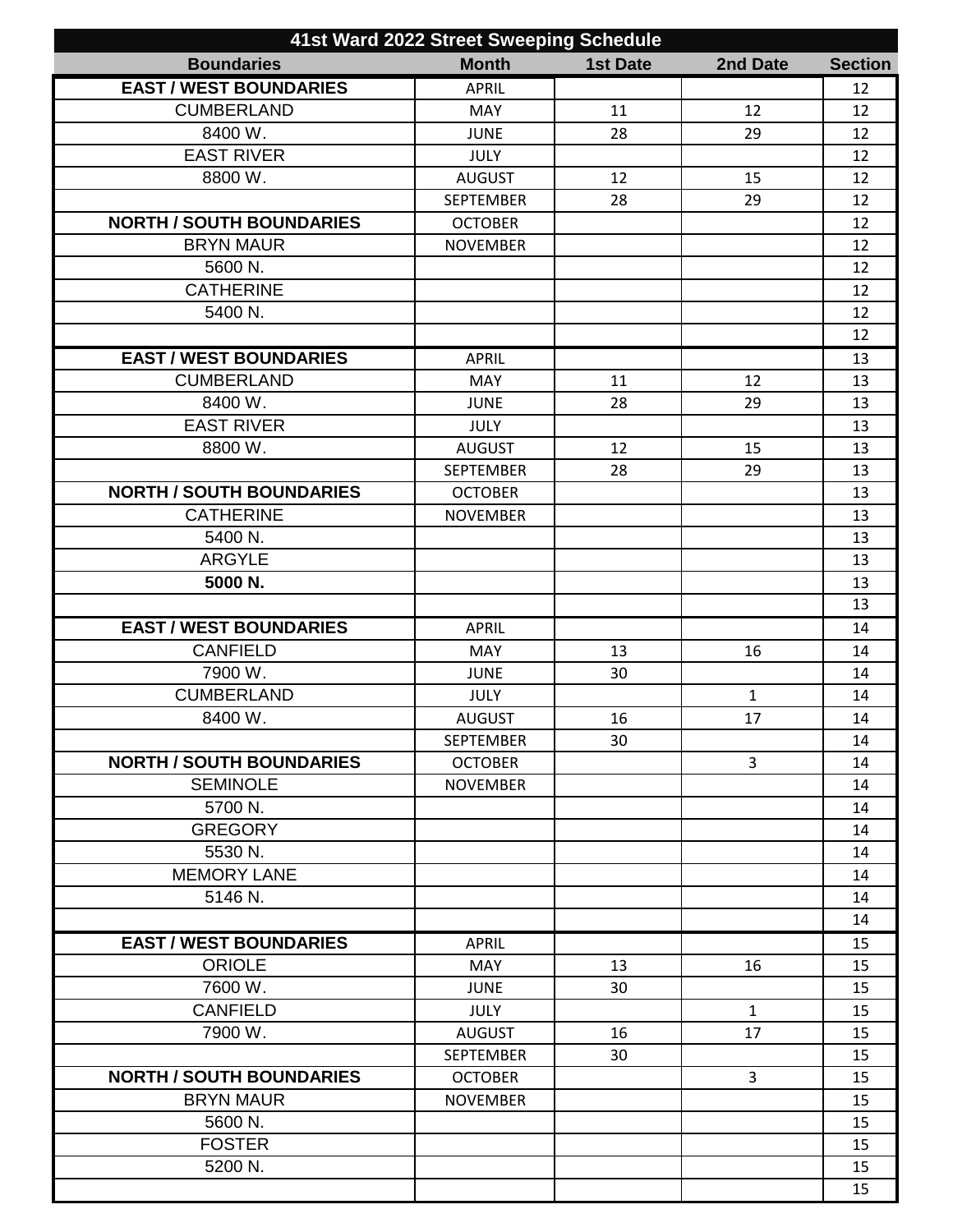| 41st Ward 2022 Street Sweeping Schedule |                  |                 |                |                |
|-----------------------------------------|------------------|-----------------|----------------|----------------|
| <b>Boundaries</b>                       | <b>Month</b>     | <b>1st Date</b> | 2nd Date       | <b>Section</b> |
| <b>EAST / WEST BOUNDARIES</b>           | <b>APRIL</b>     | $\mathbf{1}$    | 4              | 16             |
| <b>HARLEM</b>                           | <b>MAY</b>       | 17              | 18             | 16             |
| 7200 W.                                 | <b>JUNE</b>      |                 |                | 16             |
| <b>ORIOLE</b>                           | <b>JULY</b>      | 5               | 6              | 16             |
| 7600 W.                                 | <b>AUGUST</b>    | 18              | 19             | 16             |
| <b>OTTAWA</b>                           | <b>SEPTEMBER</b> |                 |                | 16             |
| 7632 W.                                 | <b>OCTOBER</b>   | 4               | 5              | 16             |
| <b>OLYMPIA</b>                          | <b>NOVEMBER</b>  |                 |                | 16             |
| 7700 W.                                 |                  |                 |                | 16             |
|                                         |                  |                 |                | 16             |
| <b>NORTH / SOUTH BOUNDARIES</b>         |                  |                 |                | 16             |
| <b>CATALPA</b>                          |                  |                 |                | 16             |
| 5500 N.                                 |                  |                 |                | 16             |
| <b>FOSTER</b>                           |                  |                 |                | 16             |
| 5200 N.                                 |                  |                 |                | 16             |
| <b>ARGYLE</b>                           |                  |                 |                | 16             |
| 5000 N.                                 |                  |                 |                | 16             |
|                                         |                  |                 |                | 16             |
| <b>EAST / WEST BOUNDARIES</b>           | <b>APRIL</b>     | $\mathbf{1}$    | $\overline{4}$ | 17             |
| <b>SAYRE</b>                            | MAY              | 17              | 18             | 17             |
| 6920 W.                                 | <b>JUNE</b>      |                 |                | 17             |
| <b>HARLEM</b>                           | <b>JULY</b>      | 5               | 6              | 17             |
| 7200 W.                                 | <b>AUGUST</b>    | 18              | 19             | 17             |
| <b>ORIOLE</b>                           | <b>SEPTEMBER</b> |                 |                | 17             |
| 7600 W.                                 | <b>OCTOBER</b>   | $\overline{4}$  | 5              | 17             |
|                                         | <b>NOVEMBER</b>  |                 |                | 17             |
| <b>NORTH / SOUTH BOUNDARIES</b>         |                  |                 |                | 17             |
| <b>TALCOTT</b>                          |                  |                 |                | 17             |
| 5600-5700 N.                            |                  |                 |                | 17             |
| <b>BRYN MAUR</b>                        |                  |                 |                | 17             |
| 5600 N.                                 |                  |                 |                | 17             |
| <b>CATALPA</b>                          |                  |                 |                | 17             |
| 5500 N.                                 |                  |                 |                | 17             |
|                                         |                  |                 |                | 17             |
| <b>EAST / WEST BOUNDARIES</b>           | <b>APRIL</b>     | 5               | 6              | 18             |
| <b>EAST CIRCLE</b>                      | MAY              | 19              | 20             | 18             |
| 6904 W.                                 | <b>JUNE</b>      |                 |                | 18             |
| <b>HARLEM</b>                           | <b>JULY</b>      | $\overline{7}$  | 8              | 18             |
| 7200 W.                                 | <b>AUGUST</b>    | 22              | 23             | 18             |
|                                         | <b>SEPTEMBER</b> |                 |                | 18             |
| <b>NORTH / SOUTH BOUNDARIES</b>         | <b>OCTOBER</b>   | 6               | $\overline{7}$ | 18             |
| <b>AVONDALE</b>                         | <b>NOVEMBER</b>  |                 |                | 18             |
| 6000-6200 N.                            |                  |                 |                | 18             |
| <b>TALCOTT</b>                          |                  |                 |                | 18             |
| 5700 N.                                 |                  |                 |                | 18             |
|                                         |                  |                 |                | 18             |
|                                         |                  |                 |                |                |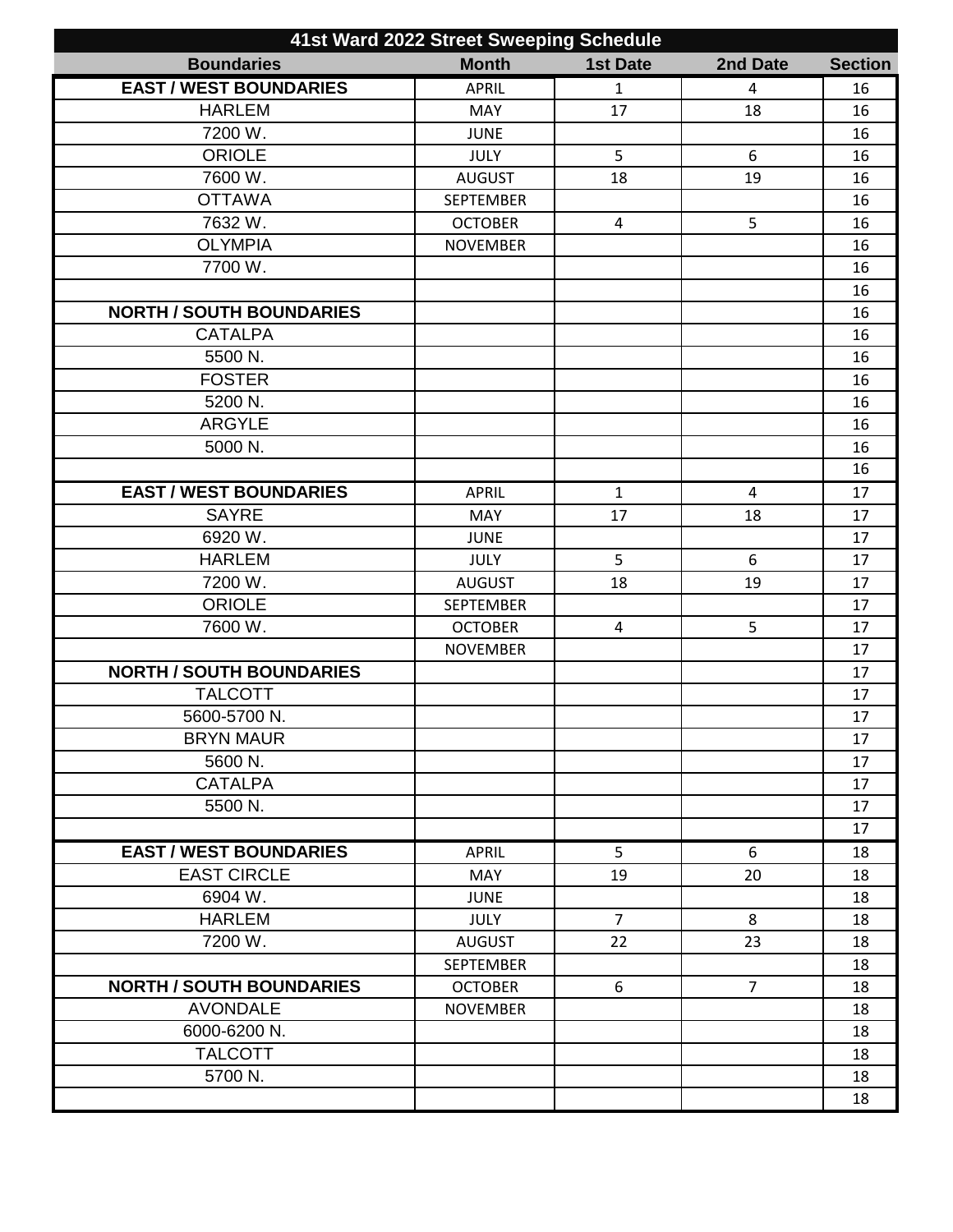| 41st Ward 2022 Street Sweeping Schedule |                  |                 |                |                |
|-----------------------------------------|------------------|-----------------|----------------|----------------|
| <b>Boundaries</b>                       | <b>Month</b>     | <b>1st Date</b> | 2nd Date       | <b>Section</b> |
| <b>EAST / WEST BOUNDARIES</b>           | <b>APRIL</b>     | 5               | 6              | 19             |
| <b>NAGLE</b>                            | <b>MAY</b>       | 19              | 20             | 19             |
| 6400 W.                                 | <b>JUNE</b>      |                 |                | 19             |
| <b>EAST CIRCLE</b>                      | <b>JULY</b>      | $\overline{7}$  | 8              | 19             |
| 6904 W.                                 | <b>AUGUST</b>    | 22              | 23             | 19             |
| <b>NOTTING HAM</b>                      | <b>SEPTEMBER</b> |                 |                | 19             |
| 7100 W.                                 | <b>OCTOBER</b>   | 6               | $\overline{7}$ | 19             |
|                                         | <b>NOVEMBER</b>  |                 |                | 19             |
| <b>NORTH / SOUTH BOUNDARIES</b>         |                  |                 |                | 19             |
| <b>AVONDALE</b>                         |                  |                 |                | 19             |
| 5700 - 6000 N.                          |                  |                 |                | 19             |
| <b>BRYN MAUR</b>                        |                  |                 |                | 19             |
| 5600 N.                                 |                  |                 |                | 19             |
| <b>TALCOTT</b>                          |                  |                 |                | 19             |
| 5700 N.                                 |                  |                 |                | 19             |
|                                         |                  |                 |                | 19             |
| <b>EAST / WEST BOUNDARIES</b>           | <b>APRIL</b>     | $\overline{7}$  | 8              | 20             |
| <b>NEWLAND</b>                          | <b>MAY</b>       | 23              | 24             | 20             |
| 6932W.                                  | <b>JUNE</b>      |                 |                | 20             |
| <b>HARLEM</b>                           | <b>JULY</b>      | 11              | 12             | 20             |
| 7200 W.                                 | <b>AUGUST</b>    | 24              | 25             | 20             |
|                                         | <b>SEPTEMBER</b> |                 |                | 20             |
| <b>NORTH / SOUTH BOUNDARIES</b>         | <b>OCTOBER</b>   | 11              | 12             | 20             |
| <b>GREGORY</b>                          | <b>NOVEMBER</b>  |                 |                | 20             |
| 5530 N.                                 |                  |                 |                | 20             |
| <b>FOSTER</b>                           |                  |                 |                | 20             |
| 5200 N.                                 |                  |                 |                | 20             |
|                                         |                  |                 |                | 20             |
| <b>EAST / WEST BOUNDARIES</b>           | APRIL            | $\overline{7}$  | 8              | 21             |
| <b>NORMANDY</b>                         | <b>MAY</b>       | 23              | 24             | 21             |
| 6700 W.                                 | <b>JUNE</b>      |                 |                | 21             |
| <b>NEWLAND</b>                          | <b>JULY</b>      | 11              | 12             | 21             |
| 6932 W.                                 | <b>AUGUST</b>    | 24              | 25             | 21             |
|                                         | <b>SEPTEMBER</b> |                 |                | 21             |
| <b>NORTH / SOUTH BOUNDARIES</b>         | <b>OCTOBER</b>   | 11              | 12             | 21             |
| <b>GREGORY</b>                          | <b>NOVEMBER</b>  |                 |                | 21             |
| 5530 N.                                 |                  |                 |                | 21             |
| <b>FOSTER</b>                           |                  |                 |                | 21             |
| 5200 N.                                 |                  |                 |                | 21             |
|                                         |                  |                 |                | 21             |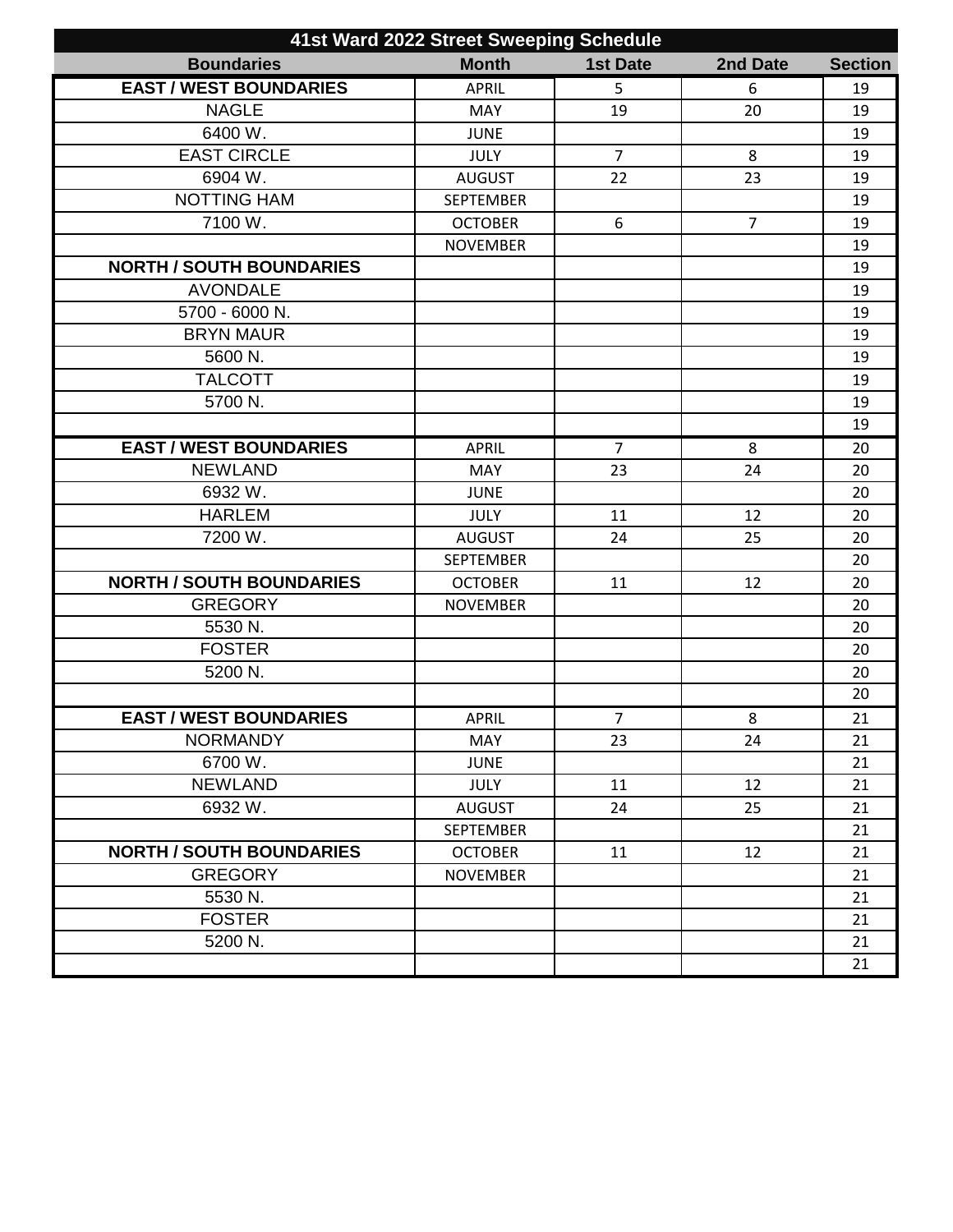| 41st Ward 2022 Street Sweeping Schedule |                  |                 |          |                |
|-----------------------------------------|------------------|-----------------|----------|----------------|
| <b>Boundaries</b>                       | <b>Month</b>     | <b>1st Date</b> | 2nd Date | <b>Section</b> |
| <b>EAST / WEST BOUNDARIES</b>           | <b>APRIL</b>     | 11              | 12       | 22             |
| <b>SAYRE</b>                            | <b>MAY</b>       | 25              | 26       | 22             |
| 6950 W.                                 | <b>JUNE</b>      |                 |          | 22             |
| <b>HARLEM</b>                           | <b>JULY</b>      | 13              | 14       | 22             |
| 7200 W.                                 | <b>AUGUST</b>    | 26              | 29       | 22             |
|                                         | <b>SEPTEMBER</b> |                 |          | 22             |
| <b>NORTH / SOUTH BOUNDARIES</b>         | <b>OCTOBER</b>   | 13              | 14       | 22             |
| <b>FOSTER</b>                           | <b>NOVEMBER</b>  |                 |          | 22             |
| 5200 N.                                 |                  |                 |          | 22             |
| <b>GUNNISON</b>                         |                  |                 |          | 22             |
| 4800 N.                                 |                  |                 |          | 22             |
|                                         |                  |                 |          | 22             |
| <b>EAST / WEST BOUNDARIES</b>           | <b>APRIL</b>     | 11              | 12       | 23             |
| <b>RUTHER FORD</b>                      | <b>MAY</b>       | 25              | 26       | 23             |
| 6732W.                                  | <b>JUNE</b>      |                 |          | 23             |
| <b>SAYRE</b>                            | <b>JULY</b>      | 13              | 14       | 23             |
| 6950 W.                                 | <b>AUGUST</b>    | 26              | 29       | 23             |
|                                         | SEPTEMBER        |                 |          | 23             |
| <b>NORTH / SOUTH BOUNDARIES</b>         | <b>OCTOBER</b>   | 13              | 14       | 23             |
| <b>FOSTER</b>                           | <b>NOVEMBER</b>  |                 |          | 23             |
| 5200 N.                                 |                  |                 |          | 23             |
| <b>GUNNISON</b>                         |                  |                 |          | 23             |
| 4800 N.                                 |                  |                 |          | 23             |
|                                         |                  |                 |          | 23             |
| <b>EAST / WEST BOUNDARIES</b>           | <b>APRIL</b>     | 13              | 14       | 24             |
| <b>NAGLE</b>                            | <b>MAY</b>       | 27              | 31       | 24             |
| 6400 W.                                 | <b>JUNE</b>      |                 |          | 24             |
| <b>NORTHWEST HWY</b>                    | <b>JULY</b>      | 15              | 18       | 24             |
| 6900 W.                                 | <b>AUGUST</b>    | 30              | 31       | 24             |
|                                         | <b>SEPTEMBER</b> |                 |          | 24             |
| <b>NORTH / SOUTH BOUNDARIES</b>         | <b>OCTOBER</b>   | 17              | 18       | 24             |
| <b>RAVEN</b>                            | <b>NOVEMBER</b>  |                 |          | 24             |
| 6200 N.                                 |                  |                 |          | 24             |
| NORTHWEST HWY                           |                  |                 |          | 24             |
| 5700 N.                                 |                  |                 |          | 24             |
|                                         |                  |                 |          | 24             |
| <b>EAST / WEST BOUNDARIES</b>           | <b>APRIL</b>     | 13              | 14       | 25             |
| <b>NAGLE</b>                            | <b>MAY</b>       | 27              | 31       | 25             |
| 6400 W.                                 | <b>JUNE</b>      |                 |          | 25             |
| <b>HARLEM</b>                           | <b>JULY</b>      | 15              | 18       | 25             |
| 7200 W.                                 | <b>AUGUST</b>    | 30              | 31       | 25             |
|                                         | <b>SEPTEMBER</b> |                 |          | 25             |
| <b>NORTH / SOUTH BOUNDARIES</b>         | <b>OCTOBER</b>   | 17              | 18       | 25             |
| <b>DEVON</b>                            | <b>NOVEMBER</b>  |                 |          | 25             |
| 6400 N.                                 |                  |                 |          | 25             |
| <b>RAVEN</b>                            |                  |                 |          | 25             |
| 6200 N.                                 |                  |                 |          | 25             |
| <b>NORTHWEST HWY</b>                    |                  |                 |          | 25             |
| 6100 - 6300 N.                          |                  |                 |          | 25             |
|                                         |                  |                 |          | 25             |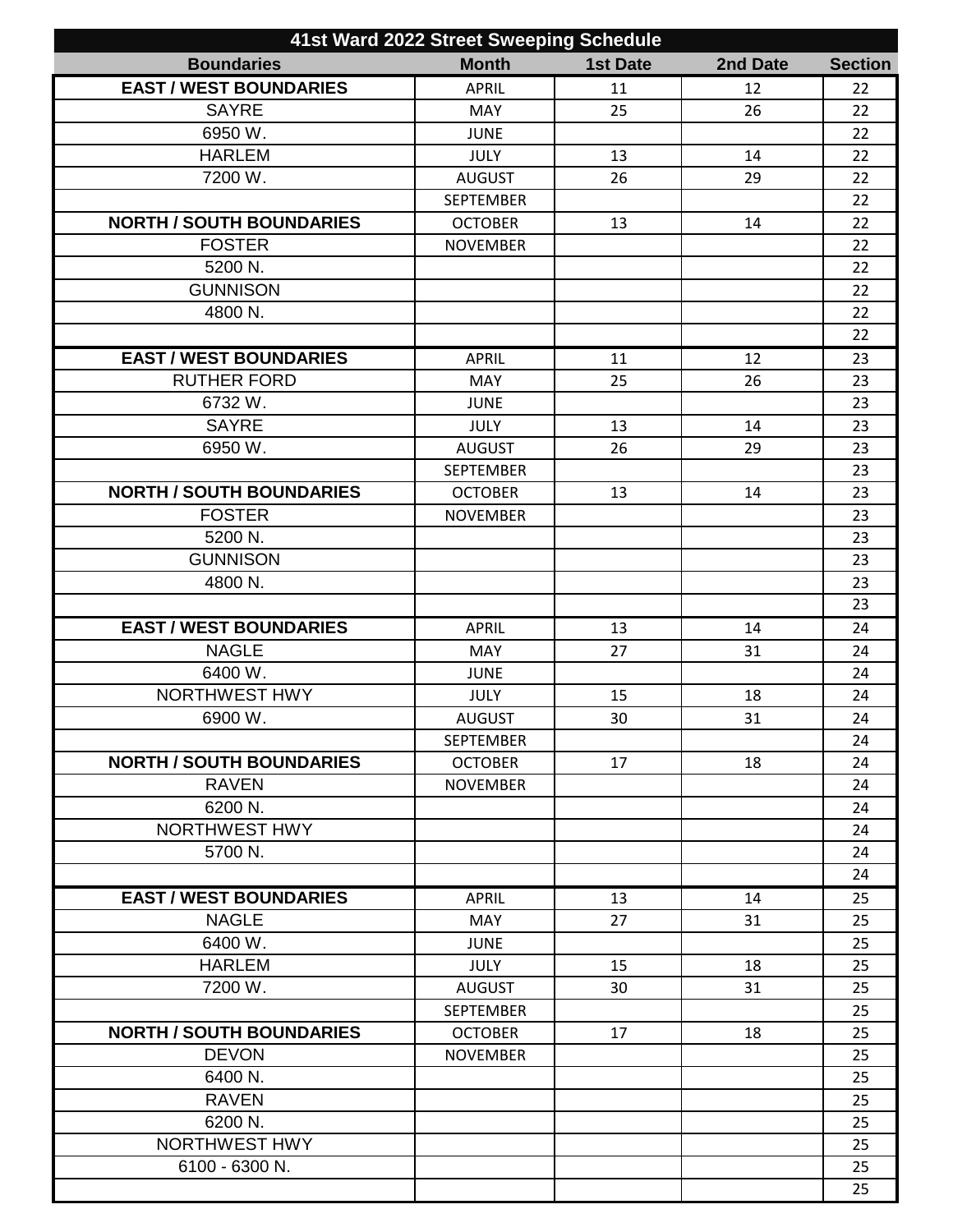| 41st Ward 2022 Street Sweeping Schedule |                  |                 |                |                |
|-----------------------------------------|------------------|-----------------|----------------|----------------|
| <b>Boundaries</b>                       | <b>Month</b>     | <b>1st Date</b> | 2nd Date       | <b>Section</b> |
| <b>EAST / WEST BOUNDARIES</b>           | <b>APRIL</b>     | 15              | 18             | 26             |
| <b>MILWAUKEE</b>                        | <b>MAY</b>       |                 |                | 26             |
|                                         | <b>JUNE</b>      | $\mathbf{1}$    | $\overline{2}$ | 26             |
| <b>HARLEM</b>                           | <b>JULY</b>      | 19              | 20             | 26             |
| 7200 W.                                 | <b>AUGUST</b>    |                 |                | 26             |
|                                         | <b>SEPTEMBER</b> | $\mathbf{1}$    | $\overline{2}$ | 26             |
| <b>NORTH / SOUTH BOUNDARIES</b>         | <b>OCTOBER</b>   | 19              | 20             | 26             |
| <b>ALBION</b>                           | <b>NOVEMBER</b>  |                 |                | 26             |
| 6600 N. CITY LIMITS                     |                  |                 |                | 26             |
| <b>DEVON</b>                            |                  |                 |                | 26             |
| 6400 N.                                 |                  |                 |                | 26             |
|                                         |                  |                 |                | 26             |
| <b>EAST / WEST BOUNDARIES</b>           | <b>APRIL</b>     | 15              | 18             | 27             |
| <b>LEHIGH</b>                           | <b>MAY</b>       |                 |                | 27             |
| 5800 W.                                 | <b>JUNE</b>      | $\mathbf{1}$    | $\overline{2}$ | 27             |
| <b>CALDWELL</b>                         | <b>JULY</b>      | 19              | 20             | 27             |
| 6300-6500 W.                            | <b>AUGUST</b>    |                 |                | 27             |
|                                         | <b>SEPTEMBER</b> | $\mathbf{1}$    | $\overline{2}$ | 27             |
| <b>NORTH / SOUTH BOUNDARIES</b>         | <b>OCTOBER</b>   | 19              | 20             | 27             |
| <b>SHERWIN</b>                          | <b>NOVEMBER</b>  |                 |                | 27             |
| 7300 N.                                 |                  |                 |                | 27             |
| <b>TOUHY</b>                            |                  |                 |                | 27             |
| 7200 N.                                 |                  |                 |                | 27             |
| <b>McALPIN</b>                          |                  |                 |                | 27             |
| 6930 - 7130 N.                          |                  |                 |                | 27             |
| <b>FITCH</b>                            |                  |                 |                | 27             |
| 7130 N.                                 |                  |                 |                | 27             |
|                                         |                  |                 |                | 27             |
| <b>EAST / WEST BOUNDARIES</b>           | <b>APRIL</b>     | 19              | 20             | 28             |
| <b>LEHIGH</b>                           | MAY              |                 |                | 28             |
| 5800 W.                                 | <b>JUNE</b>      | $\overline{3}$  | 6              | 28             |
| <b>CALDWELL</b>                         | <b>JULY</b>      | 21              | 22             | 28             |
| 6300 W.                                 | <b>AUGUST</b>    |                 |                | 28             |
|                                         | <b>SEPTEMBER</b> | 6               | $\overline{7}$ | 28             |
| <b>NORTH / SOUTH BOUNDARIES</b>         | <b>OCTOBER</b>   | 21              | 24             | 28             |
| <b>McALPIN</b>                          | <b>NOVEMBER</b>  |                 |                | 28             |
| 6930 - 7130 N.                          |                  |                 |                | 28             |
| <b>FITCH</b>                            |                  |                 |                | 28             |
| 7130 N.                                 |                  |                 |                | 28             |
| <b>TONTY</b>                            |                  |                 |                | 28             |
| 6800 - 7000 N.                          |                  |                 |                | 28             |
|                                         |                  |                 |                | 28             |